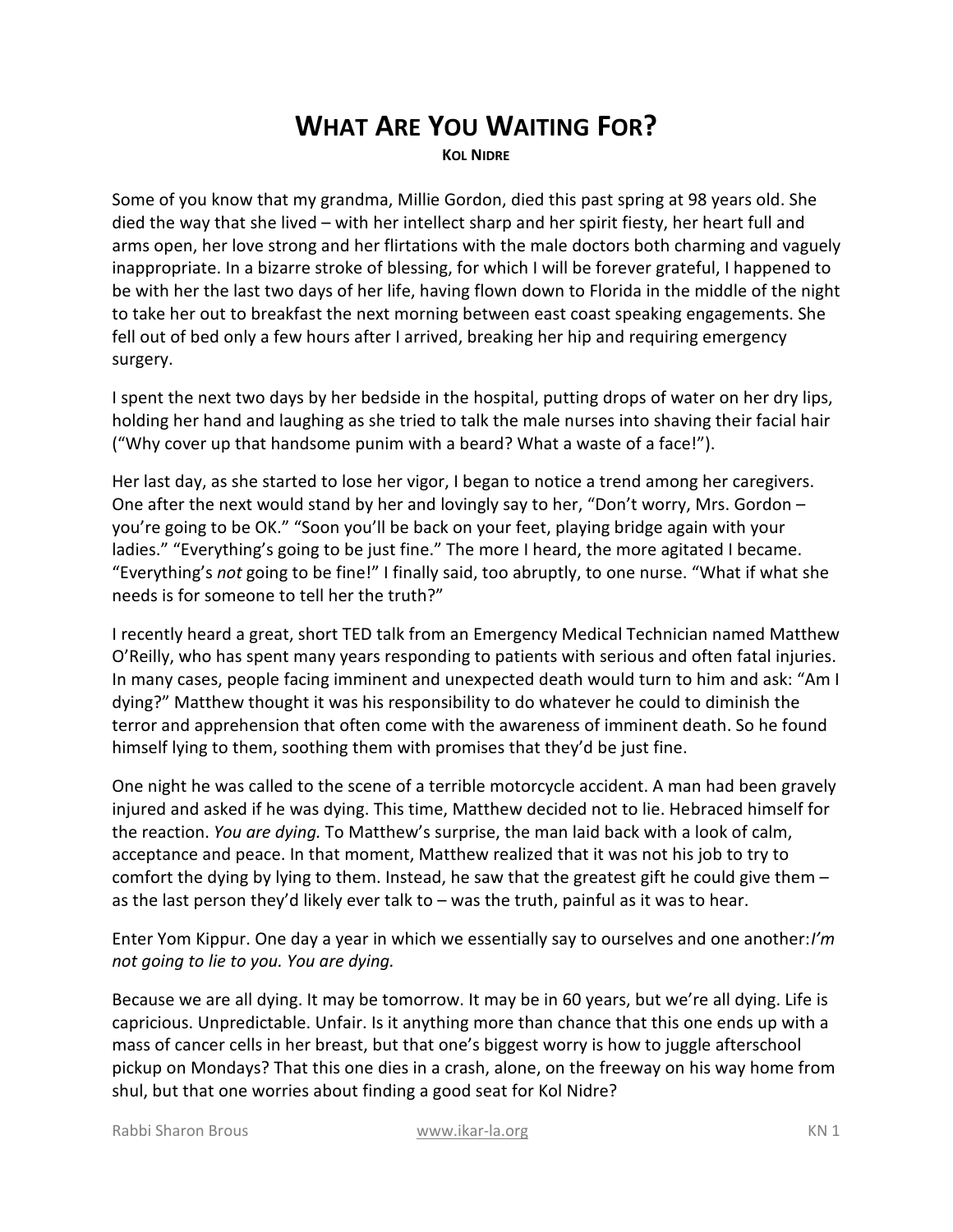I recently read David Harris-Gershon's memoir What Do you Buy the Children of the Terrorist Who Tried to Kill Your Wife? The author's wife, who survived the terrorist attack at Hebrew University in 2002, had been sitting with two friends, Marla Bennet and Ben Blutstein  $(z<sup>n</sup>)$  – friends of many in our community, when the bomb went off. They both died, but she survived. How? Just before the explosion she reached down to grab her Hebrew workbook to review one last time before going into her exam. Since she was reaching down, her head was shielded by the table for an instant – the very same instant that the bomb detonated. She was severely injured ("her clothes and skin scorched, her body punctured by shards of metal") and it has taken years to recover, both physically and psychologically, but there's no question that the act of reaching down to grab her workbook off the floor in that precise moment spared her life.

We try so hard not to think of these things. To eradicate death from our consciousness and act as though everything is okay. Orderly. Predictable. We live in deep denial of the precariousness of our lives, developing elaborate mechanisms to avoid thinking about how close we may be to the end. We allow our lives to become consumed with trivialities, as if we'll live forever. The conflicts that deplete us, the struggles that distract us - so many of them are immaterial. Inconsequential. Irrelevant.

But one day a year, we confront the truth. One day a year, devoid of pretensions. One day without any lies. Stand at the edge of the abyss. Live for a day in full awareness thatit won't *last*.

So here we are again tonight, empty handed in our whites, preparing to spend the next 24 hours hovering somewhere between life and death, staring into the void. Imagining, for one day, that today is our last.

Rabbi Eliezer famously instructs, "שוב יום אחד לפני מתתך – Return/ repent one day before you die" (Pirkei Avot 2:10). You don't want to die with open wounds on the heart. Unsaid words. Just do the hard work before it's too late.

But what exactly does that mean? his students ask. How are we to know when we'll die, so that we can schedule the requisite hours for repentance the day before?

All the more so, R' Eliezer answers. All the more so  $-$  do the work today  $-$  just in case tomorrow is the day. If you live like this, you won't regret it (Talmud Bavli, Shabbat 153a).

As long as the lamp still burns, says Yalkut Shimoni (on Kohelet 9:8), add oil to it before it goes out. Once the lamp is extinguished, all that oil will be to no avail.

I love a tradition that, in place of Eat, Drink and Be Merry, for Tomorrow You May Die says Make Teshuvah, Tend to the Shattered Remains of Your Marriage, Call Your Mother, for Tomorrow You May Die.

Over the past few months we have heard in agonizing detail about the spread of Ebola, tearing through West Africa. As I read each news story, stories of parents forced to leave their children outside the home to die alone, stories of doctors and nurses being struck down as they tried desperately to save lives, stories of terror and heartache and devastation that remind us of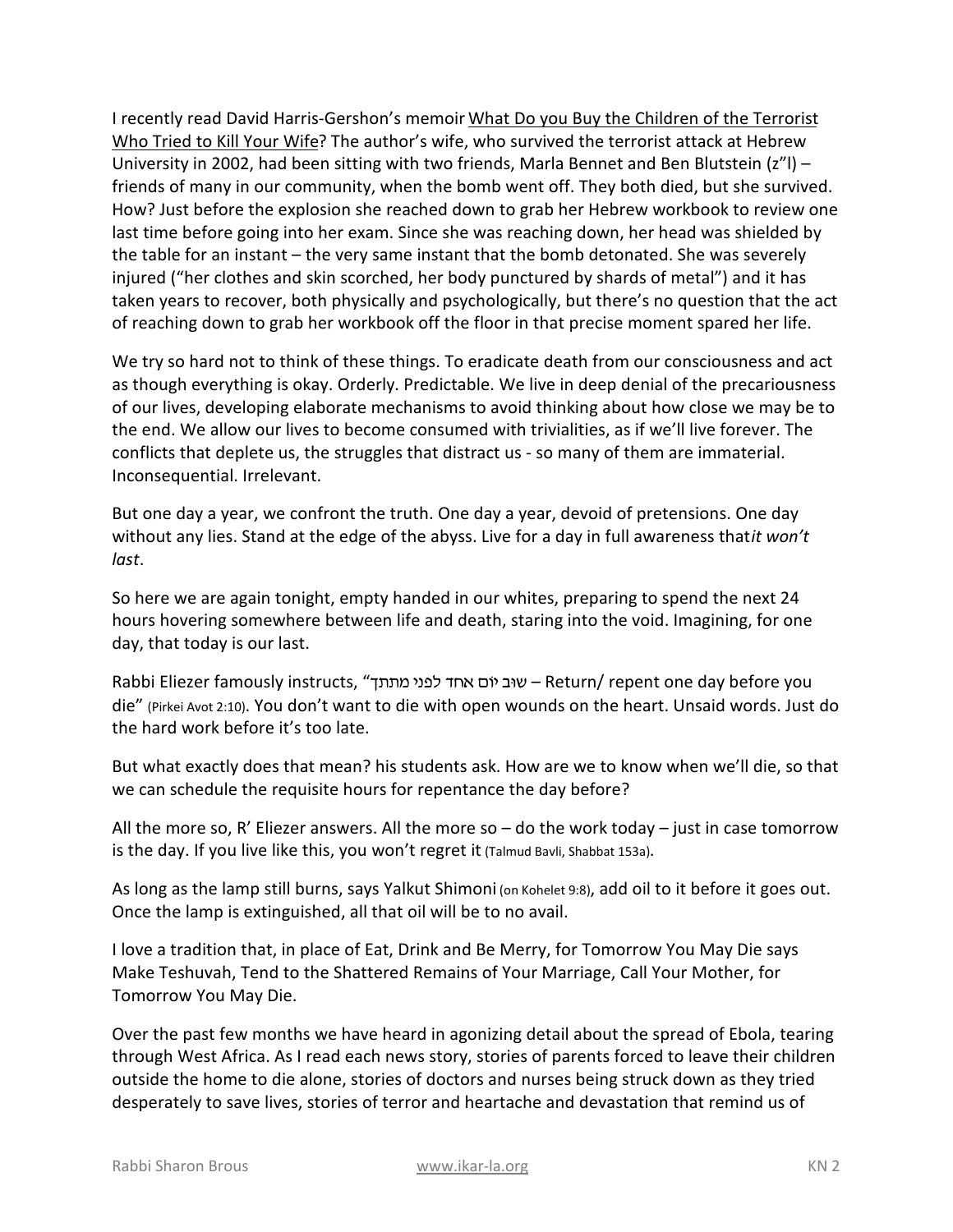scenes from Contagion, I can't help but think of the people I met in Liberia two summers ago when I travelled there with American Jewish World Service. I think of the women who fought so courageously for peace, those who dedicated themselves to the reconciliation efforts to try to bring some healing after 14 years of civil war, the teenage girls who found their voices and their courage in a land of rampant sexual abuse. The people whose faith was so deep and indestructible that they never gave up hope, even in the darkest days. People whose stories are permanently etched into my heart and mind, those whom I pray for every single day.

One of the women I met that summer was named Ma Ani, as in Mama Ann. When she told us her story, she spoke with a soft voice – I had to stretch to understand what she was saying. I will share with you tonight her story as I remember it; I only hope I can do it justice. She was home with her husband and children when rebels stormed her house during the war. Her husband and two of her children were murdered before her eyes, she was shot in the leg and badly wounded. The attackers ransacked the house and left Ma Ani to die on the floor. Only after they left did her two smallest children emerge from their hiding place, unharmed, and the sight of these two children gave her strength and the will to live. She lifted them both up in her arms, grabbed what meager resources she could hold, and dragging her wounded leg behind her, she set out to Monrovia, to the big city, to find help.

Once she reached the city, she found herself once again on the cusp of despair. How could she possibly keep the children safe? Where would they live? What would they eat? Maybe by grace, maybe by luck she found a group of women who taught her how to bead, and she learned to make beautiful purses, which she was able to sell. Soon she was making enough money to feed her children, and when the war ended, she was able to send them to school. By the time I met her, ten years later, she still walked with a limp, but her face shone with immense pride as she announced that her young son, the boy who rode to Monrovia on her back, was preparing to graduate high school.

She had the kind of grace and humility that takes your breath away. I hugged her and blessed her and told her that her name – Ma Ani – means, in Hebrew, *what am I*. That I would share her story with my children and our community, that it would be, forever, a reminder that we are all called, at various moments in our lives, to ask ourselves: *ma ani*? What am I, really? What is my life for? And I told her that I prayed we would all find the strength to respond to that question as courageously as she did – with deep faith and an affirmation of our own worth.

*Ma ani?* This question is asked most famously by Hillel – ip` dn invrl ip`WkE *- if I am only for myself, what am I?* (Pirke Avot 1:14), meaning, I believe, that our lives are in some ways defined by the attachments we allow ourselves to have. The love we share. Who we let in. Ultimately, we are not *who* we love, but we are *that* we love.

And we are that we fight – for ourselves, but not only for ourselves. Think of the character in Alan Paton's *Ah But Your Country is Beautiful* who imagines that one day he'll be asked: "'Where are your wounds?' And if I say I haven't any, God will say, 'Was there nothing to fight for?'"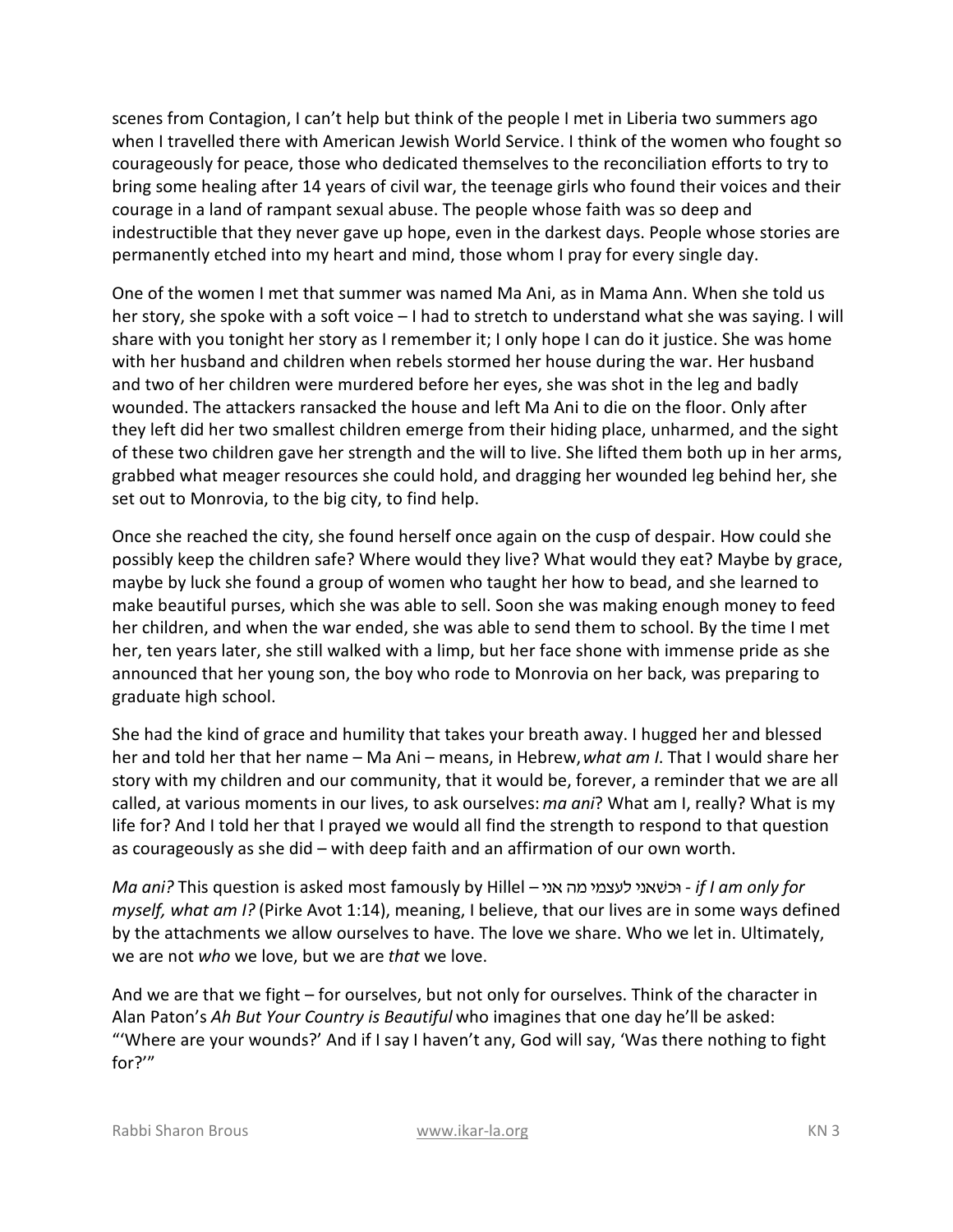*Ma ani* – what am I? This is, more than anything else, the question that we are called to ask ourselves today. That's why at the very end of Yom Kippur, when the Gates are closing and we take to our feet and use every last bit of strength to cry out, the words we say are כמה אמוּ, מֵה EpC«¥q§ g© dn¤ ,Epi«¥Ig©*..*. According to one position in the Talmud, these are the *only* suitable words we can offer when the veil has been lifted, when we see with such clarity how vulnerable we really are: What am I? What are we? Is this what I am here for?

Last month many of us lost a friend who dwelt in the heart of life, who was elegant and eloquent, an artist and a writer. Her laugh was vivid and strong. She taught her friends to splurge on fine restaurants, to drink great wine, to slow down and breathe. As cancer spread throughout her body, she began to write in earnest. She blogged about an experience that she had at Commonweal, a retreat center for cancer patients in northern California and one of the holiest places I have visited. She learned there that our task, in life, is to attempt to discern what we most want our lives to be about, and then, by envisioning it, do everything we can to bring it into being for whatever time we have.

What is your soul calling you to do? What is the mission, the meaning, only you can fulfill? Where have you hidden away your most profound desires and aspirations? Can you unearth them? Most importantly, how are you actively thwarting their accomplishment? Yes, that is the challenge—figuring out all the ways we work against ourselves.

We so assiduously sabotage the very thing that would bring us the most satisfaction: "I can't now... I'm too busy... It won't work... I have to... I can't. (http://bmatzav.blogspot.com)

Why is it so difficult for us to find this kind of clarity when we are not in crisis or cancer treatment?

One person wrote so courageously and honestly in our Elul Regret Book that when he was diagnosed with cancer last year his whole life came into sharp focus. His love of his daughter and wife was so profound and vivid he could almost touch it. And then when he got the news that the initial diagnosis was incorrect and his tumor was, thank God, benign, he reported that his sense of gratitude, of wonder and connectedness faded as quickly as the setting sun. "The whole way in which I experience the world and its many blessings has become less acute, less immediate."

Abraham Joshua Heschel writes that the human being is "uniquely graced with the ability to search the soul and reflect, For what purpose am I alive? Does my life have a meaning, a reason? Is there a need for my existence? Will anything on earth be impaired by my disappearance? Would my absence create a vacuum in the world?"(Abraham Joshua Heschel, *Pikuach Neshama- To Save a Soul)* 

And the Slonimer Rebbe teaches that every single person has a unique mission, and every effort, every breath must be dedicated to discerning and then fulfilling my life's mission. "One who lacks this clarity of personal mission is like someone who wanders aimlessly in the streets,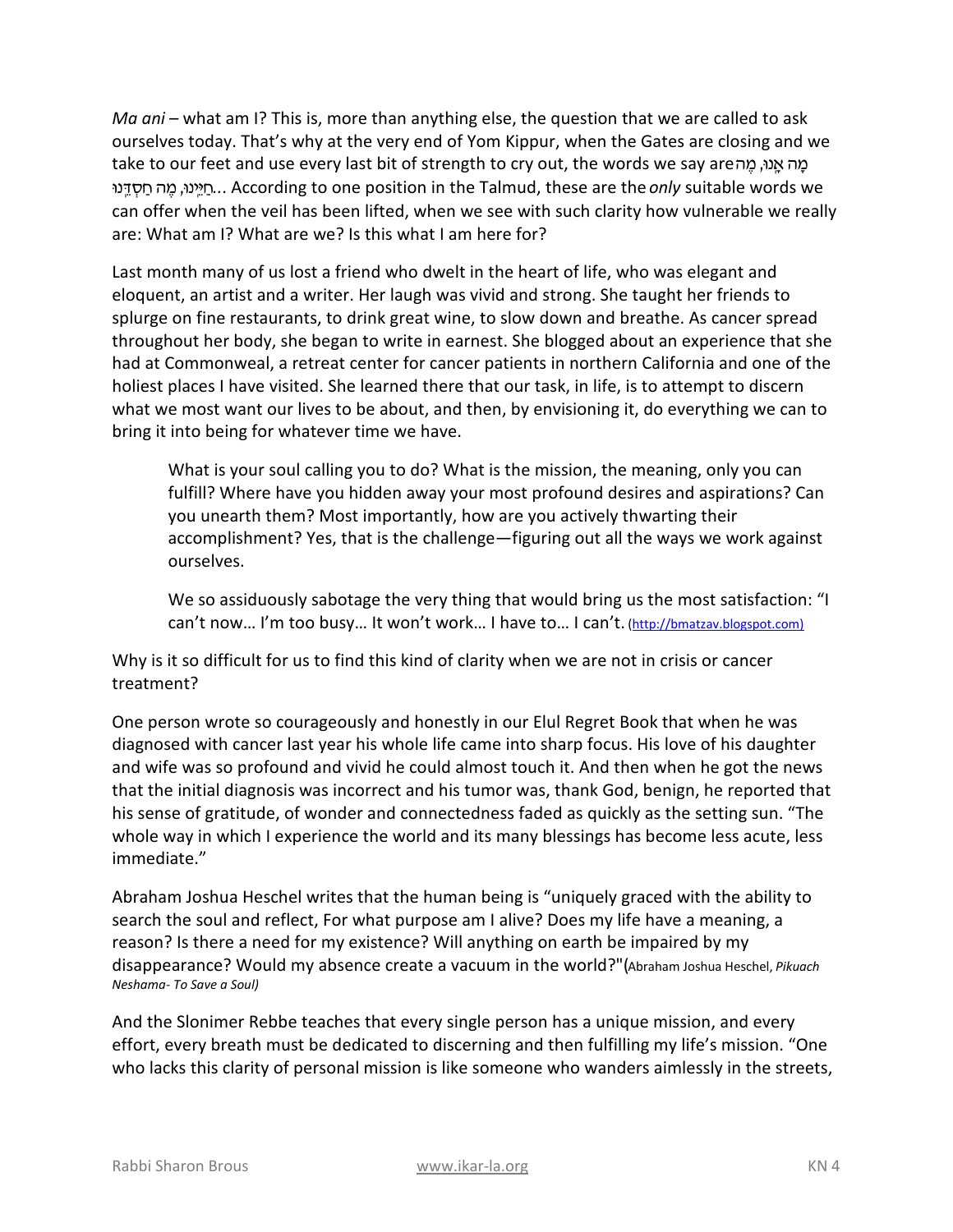not knowing where he wants to go." Many of us know this feeling all too well. (Netivot Shalom, Awareness ch. 6)

All of these voices are telling us the same thing – the very thing we have so much trouble hearing: You have something to do in this world. What's holding you back from doing it?

In September of 1958, Martin Luther King, Jr. was at a book signing in Harlem when a woman approached him. "Are you Martin Luther King?" she asked. "Yes," he said. She took out a knife and stabbed him in the chest.

King was rushed to the hospital and the doctors found that the tip of the blade was on the edge of his aorta, the main artery of his heart. Had it been punctured, he would have died immediately. The next morning, the newspapers reported that had he so much as sneezed, he would have died.

As he was recovering, King received hundreds of letters in the hospital - letters from the President, the Vice President, the Governor of New York. But there was one he said he would never forget. It read:

## Dear Dr. King,

I am a ninth-grade student at the White Plains High School. While it should not matter, I would like to mention that I'm a white girl. I read in the paper of your misfortune, and of your suffering. And I read that if you had sneezed, you would have died. And I'm simply writing you to say that I'm so happy that you didn't sneeze.

A decade later, King delivered his famous "I Have Been to the Mountaintop" speech – the last speech before his assassination the next morning. In that speech, he shared the story and said:

I want to say tonight that I too am happy that I didn't sneeze. Because if I had sneezed, I wouldn't have been around here in 1960, when students all over the South started sitting-in at lunch counters…

…I wouldn't have been around here in 1961, when we decided to take a ride for freedom… or in 1963, when the black people of Birmingham, Alabama, aroused the conscience of this nation, and brought into being the Civil Rights Bill.

If I had sneezed, I wouldn't have had a chance… to tell America about a dream that I had had…

I'm so happy that I didn't sneeze.

Ten years later, King could see that every day of his life he had been witness – and catalyst - to something extraordinary.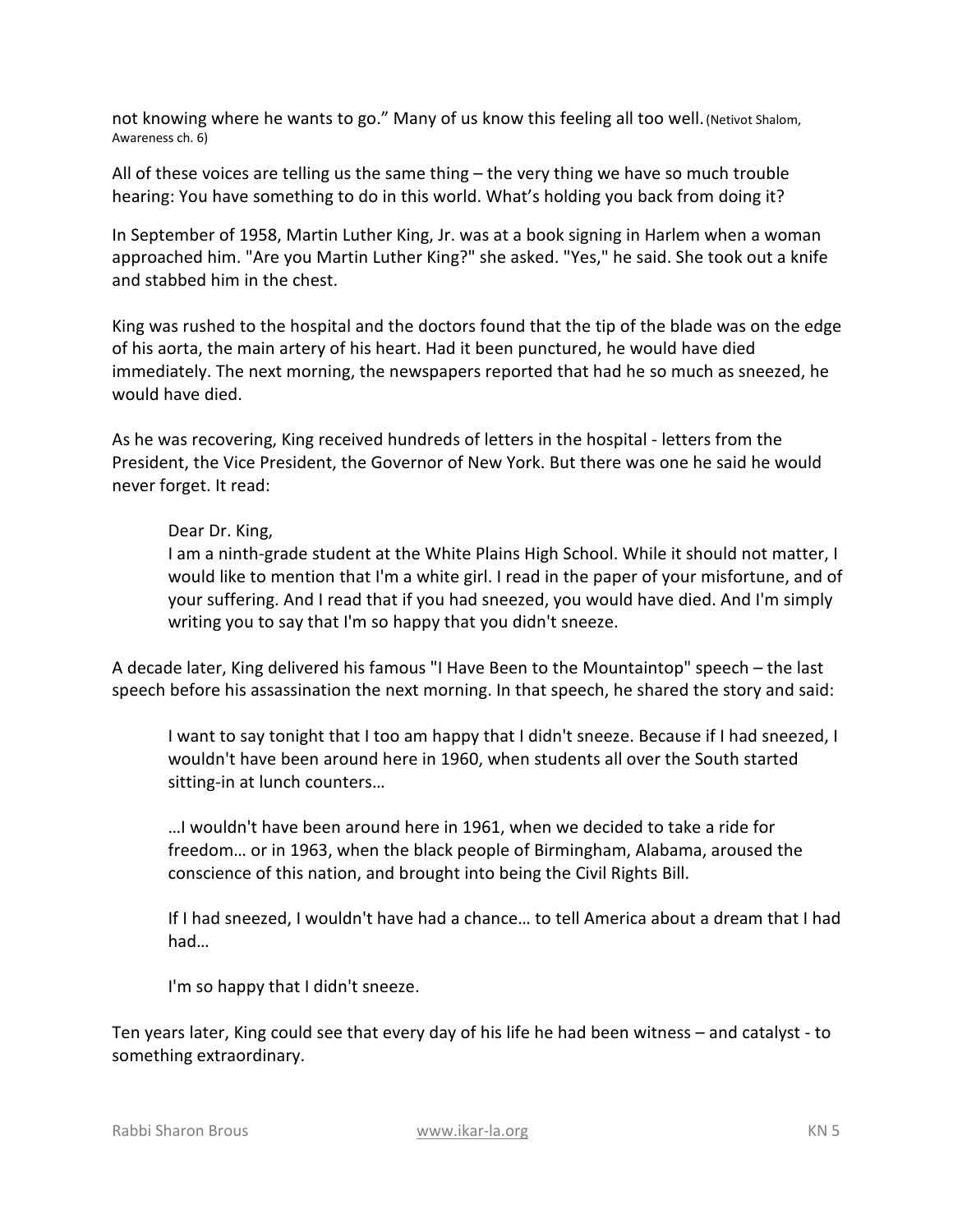On Sunday, when we gathered at the beach for tashlikh, I shared the old story of the flood coming to town and the residents being ordered to evacuate. "Don't worry about me," one man said, "God will save me." As the flood waters rose, he climbed to the second floor of his house when some police in a boat rowed by and shouted for him to climb into the boat. "Thank you very much," he said, "but I'm ok - God will save me." Finally as the whole house was nearly submerged in water a rescue helicopter flew by overhead and shouted to the man, now perched on the roof, "Jump on to the rope ladder – we can help you!" "That's quite alright," he replied. "I'm waiting here for God to save me."

You all know the story. In the next scene the man appears before the Throne of Judgment and challenges God: "I had perfect faith! How could you abandon me!" "Are you out of your mind?" God asks. "I sent you evacuation orders, I sent you police in a boat, I sent you rescue workers in a helicopter. What more did you expect me to do?"

That poor man died waiting. Waiting for a sign. Waiting for salvation. Waiting for God to manifest in precisely the way he had imagined.

I asked us to think about what we were waiting for. What was holding us back – keeping us from grabbing hold of the rescue ladder and saving ourselves? Within 5 minutes, 300 of you wrote what you were waiting for. It's true that two of you were waiting for dinner, one of you was waiting for a good night's sleep without Atavan, one was waiting for Star Wars Episode VII and someone – I'm pretty sure my son – was waiting for his new Lego set.

But in addition to those, you said you were waiting for someone to tell you that you're beautiful. For someone to tell you to write. For someone to tell you that you could be the leader of your own band. You were waiting for someone to tell you that are loveable, so that you can give up the trope your mother gifted to you. For your family to accept you, just as you are.

You were waiting to not be so sad anymore. To figure out what you really want to be when you grow up so that you can get start doing it already. To stop being so critical of yourself. To forgive yourself for your friend's death.

Here's what I was struck by: This was not a month long exercise. It was instantaneous. I asked, you wrote. All of that waiting living just beneath surface. We're all, apparently, actively waiting for something.

So let me ask you tonight– I know now what you are waiting for, but given Ebola and ISIS and life's radical unpredictability, given cancer and car accidents and climate change and the fragility of it all, *what are you waiting for*?

"The fact of dying," wrote Heschel, "must be a major factor in our understanding of living…" (Moral Grandeur and Spiritual Audacity). In other words, we dwell on the cusp of death today not because we are death obsessed, but because we are life obsessed.